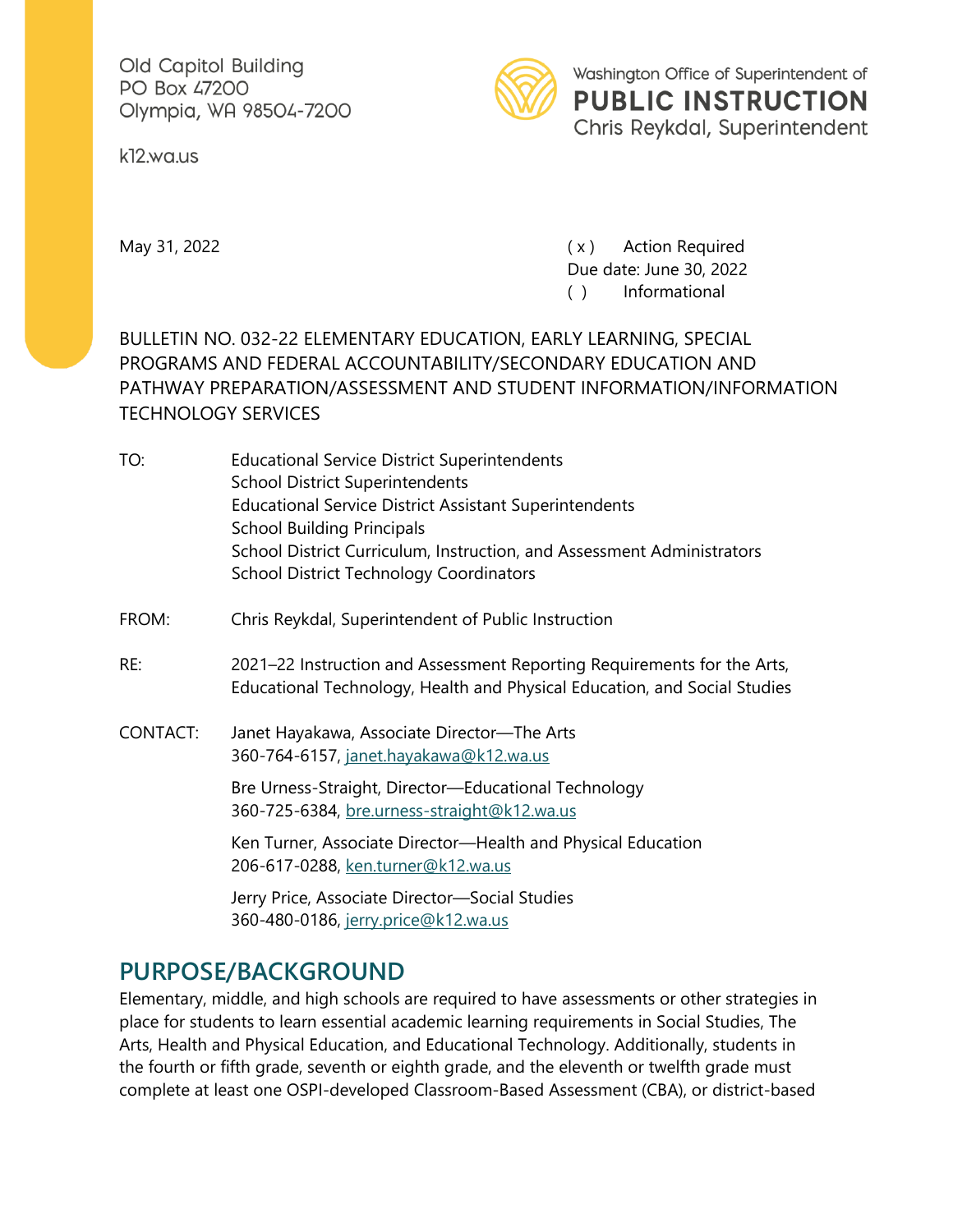BULLETIN NO. 032-22 EEELSPFA/SEPP/ASI/ITS May 31, 2022 Page 2

assessment, in civics.

The annual reporting system is open online for districts to begin entering information for this school year and must be submitted no later than June 30, 2022. Reporting materials have been streamlined into one survey to ease the reporting process for districts.

### **NEXT STEPS—COLLECT AND REPORT DATA**

- 1. Collect responses for each question before starting the survey online utilizing the Verification Report Template for 2021–2022 SY (Attachment A).
- 2. Once all information is collected, designate **one** district representative to complete OSPI's 2021–[22 Instruction Assessment Reporting survey.](https://survey.alchemer.com/s3/6854144/2021-22-Instruction-Assessment-Reporting)
- 3. A confirmation of submission will be sent to the district representative who completes each survey.
- 4. All instruction and assessment reporting for the 2021–22 school year must be submitted by June 30.

# **RECOMMENDATIONS AND RESOURCES**

OSPI recommends districts use the [OSPI-developed assessments](https://www.k12.wa.us/student-success/learning-standards-instructional-materials/reporting-instruction-and-assessment) in [the Arts,](https://www.k12.wa.us/student-success/resources-subject-area/arts/ospi-developed-performance-assessments-arts) [Educational](https://www.k12.wa.us/student-success/resources-subject-area/educational-technology-edtech/ospi-developed-assessments-verification-educational-technology)  [Technology,](https://www.k12.wa.us/student-success/resources-subject-area/educational-technology-edtech/ospi-developed-assessments-verification-educational-technology) Health and [Physical Education,](https://www.k12.wa.us/student-success/resources-subject-area/health-and-physical-education/health-and-physical-education-assessments) and [Social Studies](https://www.k12.wa.us/student-success/resources-subject-area/social-studies/ospi-developed-social-studies-assessments) to meet the requirements of [RCW](http://apps.leg.wa.gov/RCW/default.aspx?cite=28A.230.095) [28A.230.095](http://apps.leg.wa.gov/RCW/default.aspx?cite=28A.230.095) and [RCW 28A.655.075.](http://apps.leg.wa.gov/rcw/default.aspx?cite=28A.655.075) If local assessments or other strategies are used to meet the requirements, it is strongly recommended they are reviewed for quality and alignment to state standards, based on research, and able to measure individual student achievement. In addition, school districts are encouraged to develop policies and procedures that support the implementation of assessments in these areas, as well as the collection, use, and retention of assessment data.

## **INFORMATION AND ASSISTANCE**

For general or content-specific questions regarding this bulletin, please contact the individuals listed below.

- Janet Hayakawa, Associate Director—The Arts 360-764-6157, [janet.hayakawa@k12.wa.us](mailto:janet.hayakawa@k12.wa.us)
- Bre Urness-Straight, Director—Educational Technology 360-725-6384, [bre.urness-straight@k12.wa.us](mailto:bre.urness-straight@k12.wa.us)
- Ken Turner, Associate Director—Health and Physical Education 206-617-0288, [ken.turner@k12.wa.us](mailto:ken.turner@k12.wa.us)
- Jerry Price, Associate Director—Social Studies 360-480-0186, [jerry.price@k12.wa.us](mailto:jerry.price@k12.wa.us)